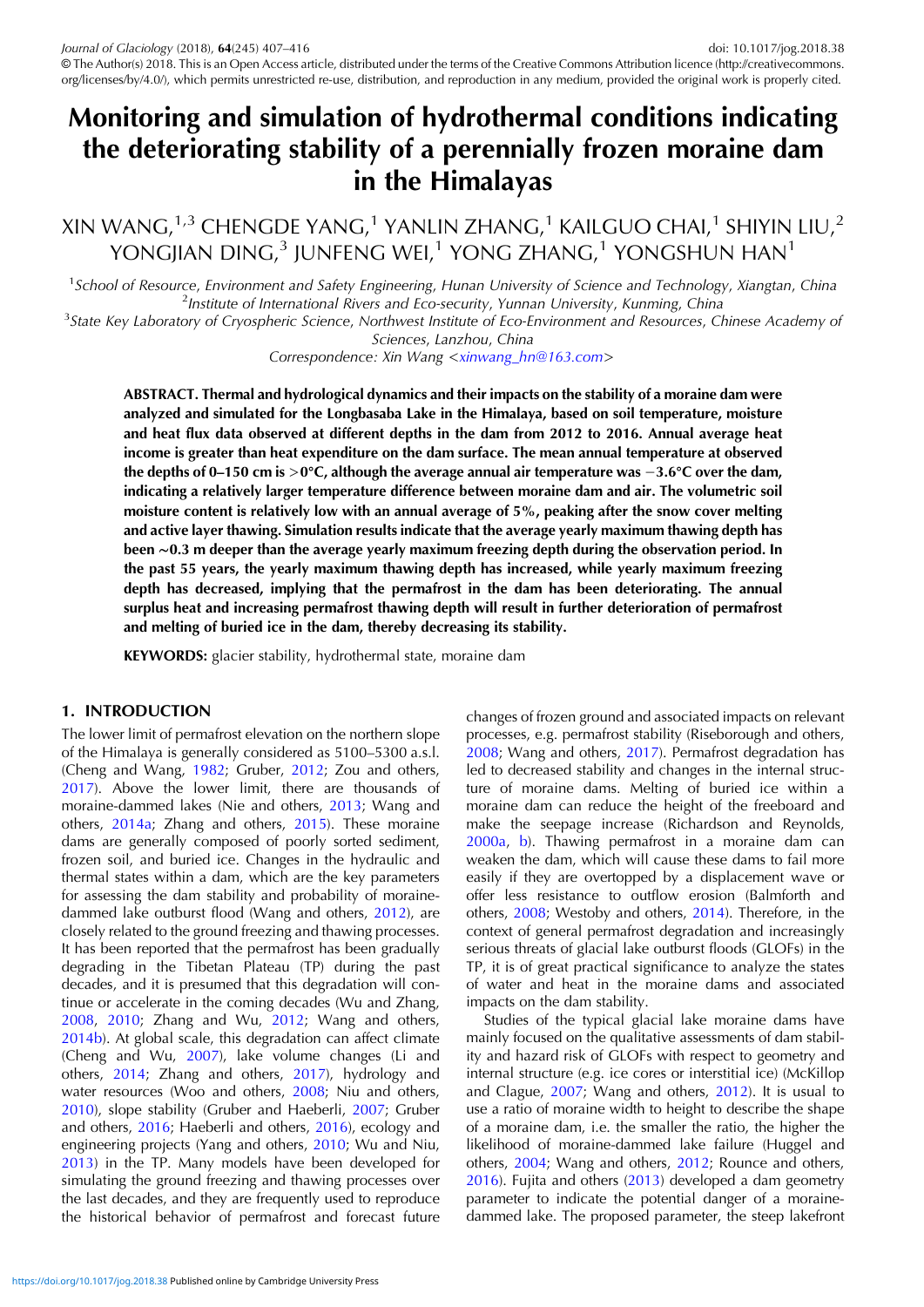<span id="page-1-0"></span>area, on which a depression angle is steeper than the threshold of 10°, can describe the stability of a dam and its capacity to resist hydrostatic pressure. Buried ice is one of the most important factors for assessing the stability and susceptibility of a moraine dam to failure. For example, accelerated melting of buried ice will damage the integrity of a dam and subsequently compromise its ability to resist the hydrostatic pressure, expand the piping/seepage flow and reduce the freeboard (Clague and Evans, [2000](#page-8-0); Emmer and Cochachin, [2013\)](#page-8-0). Although geophysical soundings (seismic refraction, geoelectrical resistivity, gravimetry, radio-echo sounding) have been used to determine the inner structure of ice-cored moraine dams (Richardson and Reynolds, [2000a](#page-8-0); Haeberli and others, [2001;](#page-8-0) Janský and others, [2009;](#page-8-0) Moore and others, [2011](#page-8-0)), most current work has focused on GLOFs hazard identification from remote sensing by defining the geometry and topographic/morphological environment of dams, the geometrical shape of the dam or changes in the permafrost of the dam. It was consistently reported that buried ice within a dam increased its susceptibility to failure (Huggel and others, [2004;](#page-8-0) McKillop and Clague, [2007](#page-8-0); Bolch and others, [2011](#page-8-0); Wang and others, [2012](#page-9-0); Rounce and others, [2016](#page-9-0)).

However, in a permafrost area, the ability of moraine dams with similar geometric shape and internal structure to resist hydrostatic pressure, seepage- or piping-induced failure may be different, due to changing hydrothermal status (Haeberli and others, [2001;](#page-8-0) Wang and others, [2012\)](#page-9-0). Monitoring and simulating variations in hydrothermal regimes within a dam are foundational to a further assessment of dam stability. Because moraine dams are often found in remote alpine areas, field surveys of moraine

dams are difficult and, to date, there are few studies focusing on their changing hydrothermal states. In this study, we present the hydrothermal states within the active layer of a perennially frozen moraine dam and analyze the aspects of the related dam stability at Longbasaba Lake on the north side of the Himalaya, based on in situ observation from 2012 to 2016.

## 2. STUDY AREA

The moraine-dammed Longbasaba Lake (27°57′17″N, 88° 04′55″E, 5520 m a.s.l.) is located at the source of the Pumqu River watershed in the northern Himalaya (Fig. 1a). Annual average air temperature is −3.6°C and average humidity is 40%. The morphology of the dam exhibits the features of viscous flow in ice-rich sediments and thermokarst features (Fig. 1b). The lake is 2210 m long from south to north and 685 m wide from east to west with an average depth of 47.5 m and a total water volume of  $6.4 \times 10^7$  m<sup>3</sup> (Yao and others, [2012\)](#page-9-0). On the east of the lake, two debriscovered glaciers with ice cracks and serac pillars extend into the lake. The lake area has expanded rapidly during the past decades from 0.33 km<sup>2</sup> in 1977 to 1.43 km<sup>2</sup> in 2015 surveyed by aerial photography map and Landsat image. The moraine dam, mainly composed of coarsegrained granite with ice cores, is 163 m wide and 388 m long on average on the top, and 100 m high from bottom to top (Wang and others, [2008](#page-9-0)). There are many depressions in the moraine dam where several small ponds have developed (Fig. 1b). The outlet flow continues laterally eroding the moraine dams. Longbasaba Lake is reported to have a very high probability of dam failure (Wang and others,



Fig. 1. Map showing the location of Longbasaba Lake and Dingri Weather Station. (a) Observation site and Automatic Weather Station on the moraine dam at Longbasaba Lake, (b) landscape of the moraine dam (Google earth image, January, 2017), (c) overtopping flow and seepage flow of the Longbasaba Lake moraine dam (the outlet of seepage flow marked by yellow circle).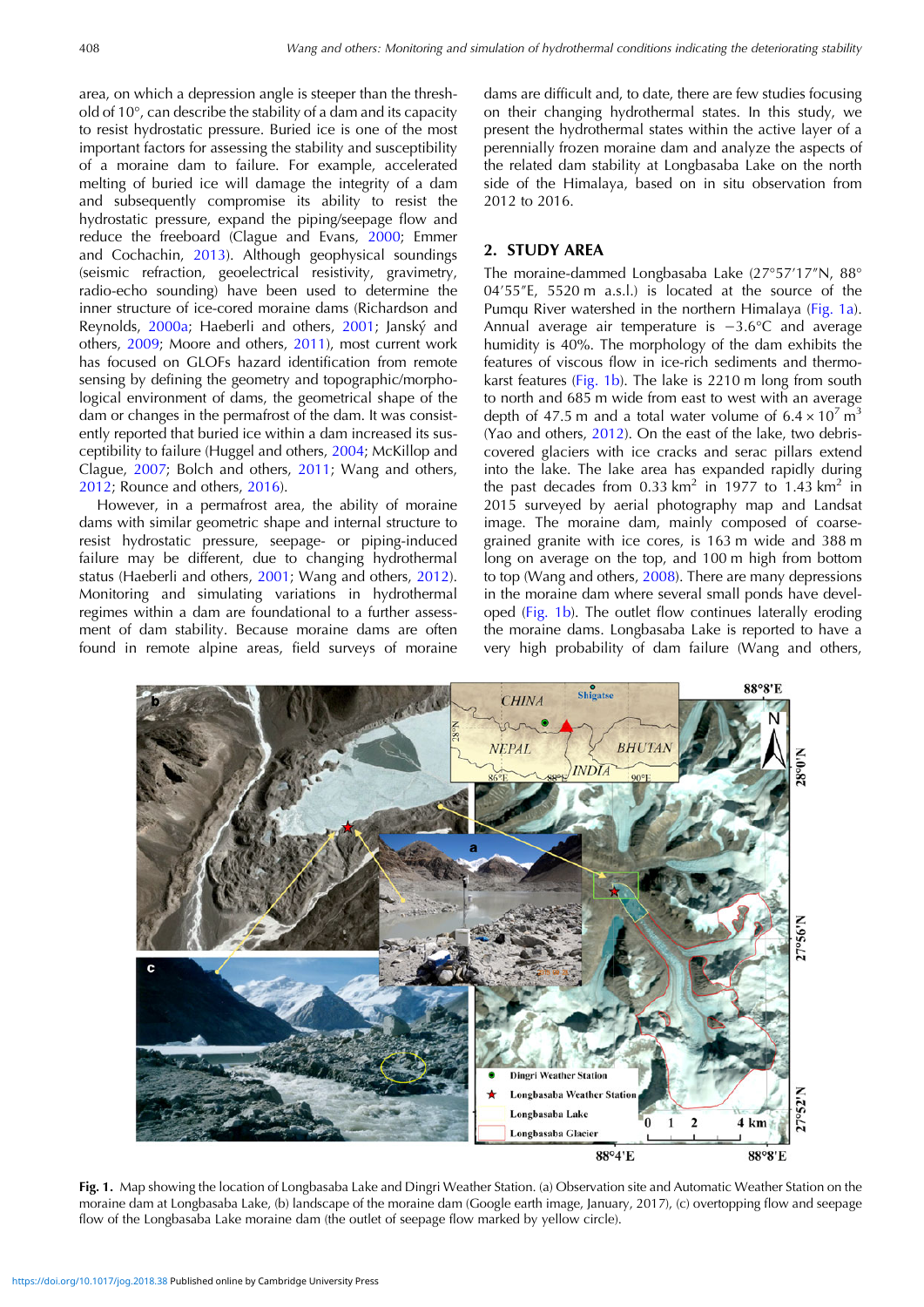[2012\)](#page-9-0). If the dam fails under the 'worst-case' scenario, peak discharge will reach  $1 \times 10^4$  to  $1 \times 10^5$  m<sup>3</sup> s<sup>-1</sup> at the breach site (Wang and others, [2008\)](#page-9-0).

#### 3. DATA AND METHODOLOGY

An automatic meteorological station was installed to record the air temperature, solar radiation, humidity and other variables on the moraine dam. Two ground heat flux probes (Campbell HFP01SC with an error of  $\pm 3\%$ ) at the depths of 5 and 20 cm; five soil temperature probes (Campbell 109-L with an error of  $\pm 0.2$ °C) at the depths of 5, 20, 50, 100 and 150 cm; and four soil moisture probes (Campbell CS616 with an error of  $\pm 2.5\%$ ) at the depths of 5, 20, 50 and 150 cm (Table 1) were installed in the moraine dam near the outlet of Longbasaba Lake to record thermal and hydrological transfer processes from 11 November 2012 to 23 September 2016 [\(Fig. 1a](#page-1-0)). All the sensors are connected to a data logger (Campbell CR3000-XT) for automatic recording every 10 min. Additionally, the daily average air temperature was collected from Dingri weather station (28°38′, 87°05′, 4300 m a.s.l., [Fig. 1\)](#page-1-0) in 1960–2016.

The Stefan equation has been widely implemented in engineering for calculating the freezing or thawing depth in permafrost regions (Jumikis, [1977](#page-8-0)). This equation is useful for estimating the ground freezing and thawing depths from a small number of parameters (Nelson and others, [1997;](#page-8-0) Woo and others, [2004](#page-9-0); Xie and Gough, [2013\)](#page-9-0). The simplest form of the Stefan equation is:

$$
D = \sqrt{\frac{2K \cdot I(t)}{L \cdot \omega \cdot \rho}},\tag{1}
$$

$$
I(t) = \int_{t_1}^{t_2} T_s dt,
$$
 (2)

where  $D$  is the freezing or thawing depth,  $K$  is the thermal conductivity of the soil (W m<sup>-1</sup>°C<sup>-1</sup>), *L* is the mass-based latent heat of fusion for water (J kg<sup>-1</sup>),  $\omega$  is the volumetric moisture content (%),  $\rho$  is the bulk density of the soil (kg  $m^{-3}$ ), t is the time,  $T_s$  is the soil temperature at a depth of 5 cm  $(°C)$  and  $I(t)$  is the surface freeze/thaw index. Li and Koike [\(2003](#page-8-0)) proposed and evaluated a modified approximation solution for the Stefan equation in a framework of a multilayer system and properly dealt with the influences of

Table 1. Descriptions of the soil hydrothermal state probes used at depths of the moraine dam

| Sensor                         | Model     | Accuracy          | Measurement<br>range                      | Company                        |
|--------------------------------|-----------|-------------------|-------------------------------------------|--------------------------------|
| Temperature<br>probe           | $109 - 1$ | $\sim \pm 0.2$ °C | $-50$ to $+70^{\circ}$ C                  | Campbell<br>Scientific,<br>USA |
| Water content<br>reflectometer | CS616     | $+2.5%$           | $0-50\%$ volu-<br>metric water<br>content | Campbell<br>Scientific,<br>USA |
| Heat flux<br>sensors           | HFP01SC   | $+3\%$            | $\pm 2000$ Wm <sup>-2</sup>               | Campbell<br>Scientific,<br>USA |

soil freezing and thawing on the ground thermal conductivity and capacity. In this study, we use the modified approximation Stefan solution to calculate the freezing and thawing processes based on the temperature and water content data observed from different depths in the Longbasaba Lake moraine dam.

To reconstruct the surface temperature of the moraine dam during the period 1960–2012, a linear regression model (soil temperature =  $0.72 \times air$  temperature − 1.86,  $R^2 = 0.88$ ,  $\alpha < 0.001$ ) is established based on daily mean air temperature data from Dingri station and daily mean soil temperatures at the depth of 5 cm in the moraine dam from 2012 to 2016 (Fig. 2). According to this equation, the daily mean soil temperature at the depth of 5 cm for the moraine dam was extended backwards by daily mean air temperature data from Dingri station for the period 1960– 2012 (Fig. 3). Then we simulate the ground freezing and thawing processes over the past 55 years based on the modified Stefan model and the reconstructed data.



Fig. 2. Relationship between daily mean air temperature from Dingri Weather Station and daily mean soil temperature at the depth of 5 cm in the Longbasaba Lake moraine dam during the period of 2012–2016.



Fig. 3. Variations of air temperature from Dingri Weather Station and the reconstructed soil temperature at the depth of 5 cm in the Longbasaba Lake moraine dam shown by monthly mean temperature in 1960–2016 (the dashed line is the directly measured soil temperatures).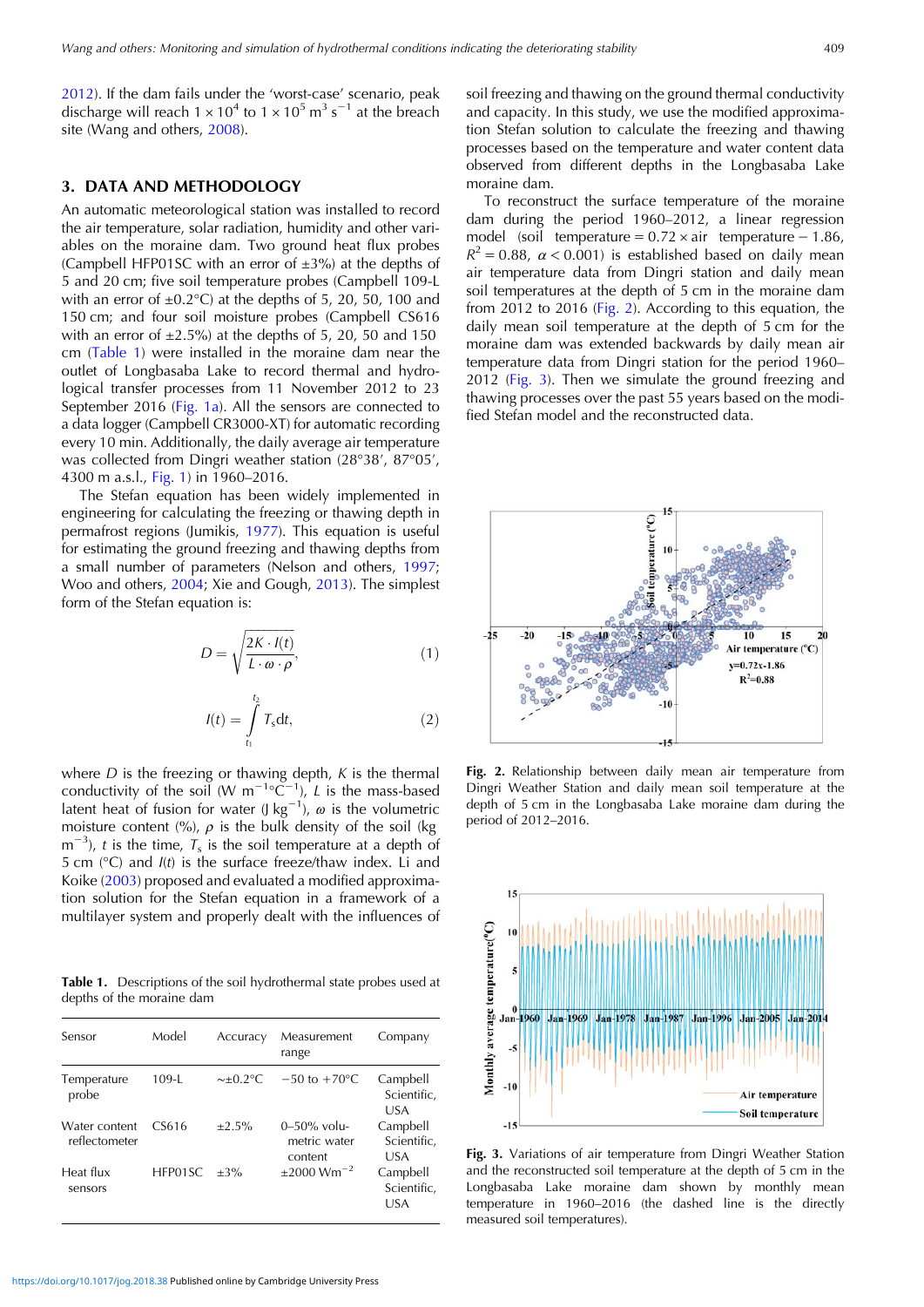# 4. RESULTS

# 4.1. Surface heat flux

The diurnal variation curves for the ground heat flux at the depths of 5 and 20 cm peaked once each year during the study period (Fig. 4a). The minimum monthly mean values at the depths of 5 and 20 cm occurred in January and are −8.5 and −3.9 W m−<sup>2</sup> , respectively, whereas the maximum monthly mean values occurred in June and are 14.6 and 7.9 W  $\text{m}^{-2}$ . The ground heat flux was positive during April–September, indicating that heat was transferred from the atmosphere to the soil. From October to the following March it was negative, suggesting that the moraine dam released heat to the atmosphere ( $Fig. 4b$ ). During the entire observation period, the mean yearly ground heat flux at the depth of 5 cm varied from 0.4 to 1.7 W m<sup>-2</sup>, with an average value of 1.1 W m<sup>-2</sup> ([Table 2](#page-4-0)), indicating a yearly surplus of heat transported from the surface into the dam.

#### 4.2. Soil temperature

During the observation period, the mean annual ground temperature of the moraine dam at the depths varied from 0.9°C at 5 cm to 0.5°C at 150 cm, which was higher than the mean annual air temperature over the dam surface  $(-3.6^{\circ}C)$ ([Table 2](#page-4-0)). At the depths of 0–50 cm, the ground temperature was positive during the period May–October and negative from November to the following April. The emergence of positive temperature and the highest soil temperature were gradually retarded with depth. At the depth of 150 cm, the time interval with positive temperatures shifted to June–

December. The 0°C isotherm of ground temperature appeared from the last 10 d of April to the middle of June. The highest ground temperature occurred in July at the dam surface and in September at the depth of 150 cm [\(Fig. 5](#page-5-0)). In summer months, the average ground temperature decreased from 5.8°C at 5 cm to 1.9°C at 150 cm, whereas in winter months, the average ground temperature rose from −3.9°C at 5 cm to −1.0°C at 150 cm [\(Fig. 6\)](#page-5-0).

The vertical ground temperature gradients varied dramatically within the depths from 0 to 20 cm ([Fig. 5](#page-5-0)), with the largest amplitude of variation at the shallowest depth (varied between −0.12 and +0.13°C cm−<sup>1</sup> ). The variation gradually decreased with depth (fluctuating between −0.04 and  $+0.06$ °C cm<sup>-1</sup> from 20 to 150 cm). The vertical ground temperature gradients were positive in summer (i.e. soil temperature at lower depths was lower than that at upper depths), with the maximum value  $(+0.13^{\circ}$ C cm<sup>-1</sup>) appearing in June at the depths from 5 to 20 cm. In winter, the gradients were negative (i.e. soil temperature at lower depths was higher than that at upper depths), with the maximum negative value (−0.12°C cm−<sup>1</sup> ) appearing in January at the depths from 5 to 20 cm. On average, the summer, winter and annual mean variation trends of temperature and ground heat flux against depths were largely consistent with each other [\(Fig. 7](#page-5-0)).

## 4.3. Soil moisture

During the observation period, the volumetric soil water content of the moraine dam was relatively low, varying from −2 to 27% (soil humidity data outside the range 0 to



Fig. 4. (a) Diurnal and (b) monthly variations of soil heat flux in the Longbasaba Lake moraine dam from 2012 to 2016.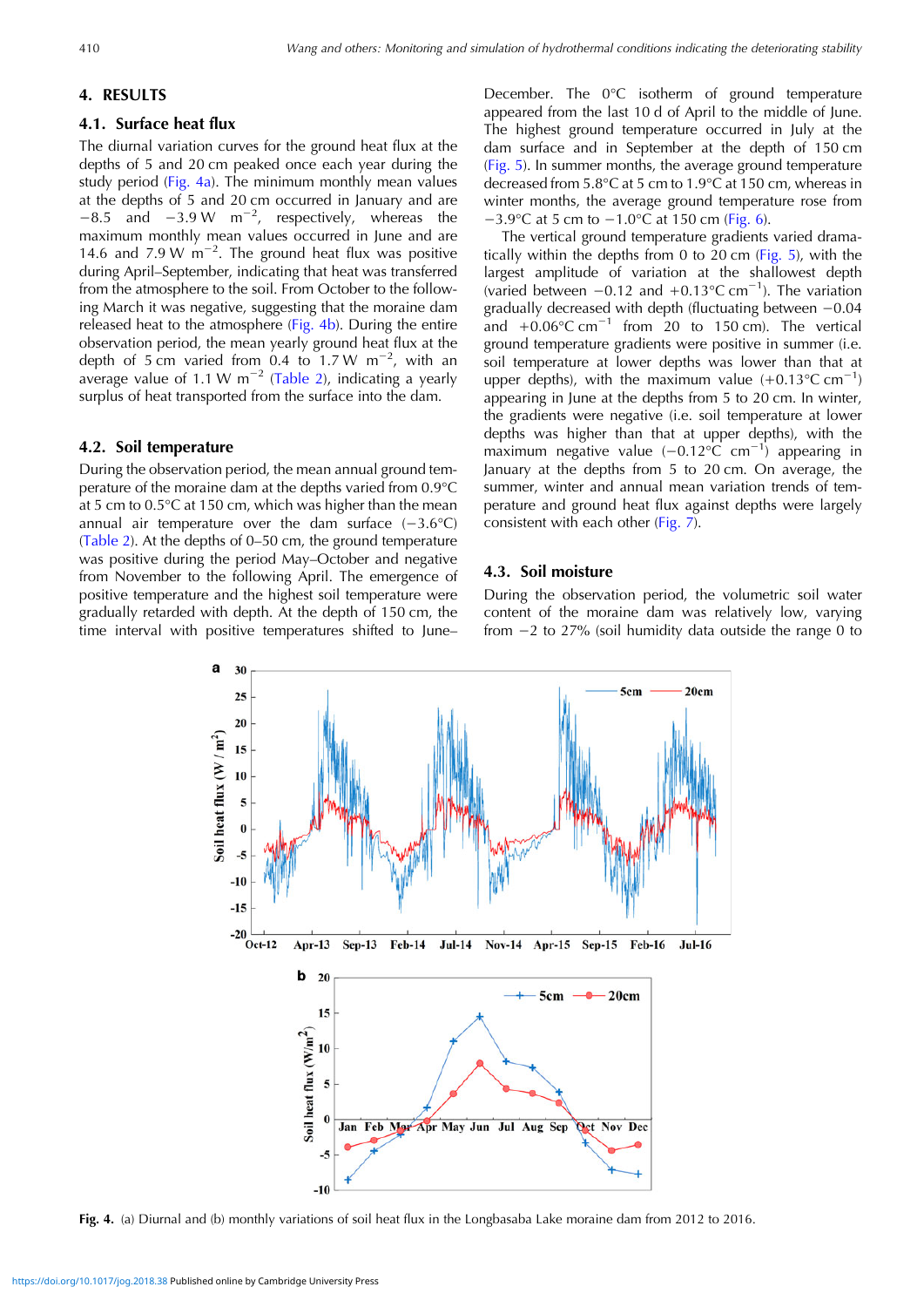| +70°C were considered invalid according to the manual pro-             |
|------------------------------------------------------------------------|
| vided by Campbell Scientific, Inc), with an annual average of          |
| 5% (Fig. 8). The variations in water content at different depths       |
| were largely consistent, as the dam was mainly composed of             |
| mixed sand and gravel. The average annual value at the                 |
| depth of 150 cm (6%) was slightly higher than that at the              |
| depths from $5$ to $50 \text{ cm}$ ( $5\%$ ). The water content at the |
| depths from 5 to 50 cm peaked sharply from the end of                  |
| April to late May. With the depth increasing, the peak                 |
| values of water content were delayed and corresponded                  |
| with the progress of the active thawing front further inside           |
| the dam. At the depth of 150 cm, peak water content gener-             |
| ally occurred from mid-June to mid-July.                               |
|                                                                        |
|                                                                        |

## 4.4. Freezing and thawing

According to the depth variations of the 0°C isotherm based on observed soil temperatures, the active layer of the moraine dam generally began to thaw in April and the thawing front reached the depth of 150 cm in mid-to-late June. The surface started to freeze in mid-to-late October and froze to the depth of 150 cm in mid-to-late January. The freezing and thawing cycle curves simulated by the modified Stefan model based on the hourly ground temperature and water content at the depth of 5 cm from 2012 to 2016 were similar to the observed ones at the depths of 0– 150 cm [\(Fig. 9\)](#page-5-0). The thawing front reached its maximum depth between 280 and 290 cm in mid-to-late October, and the freezing front reached its maximum depth between 250 and 260 cm in early April to early May [\(Fig. 9](#page-5-0)), i.e. the moraine dam reached its yearly maximum freezing depth at the time when frozen soil at the surface began to thaw. The calculated annual maximum thawing depth was 30 cm deeper than the maximum freezing depth on average, which verified that there was an overall surplus of the heat transferred from the surface into the lower dam. The change from freezing to thawing every year occurred in April. Yet, freezing and thawing alternated often in the surface layer of the moraine dam in April due to extreme fluctuations of air temperature and/or the absence of an insulating snow cover.

## 5 DISCUSSION

#### 5.1. Stratification in the top layer of the moraine dam

Given the continued atmospheric temperature rise, it is to be expected that the diversity of conditions and phenomena encountered in the mountain permafrost exceed what has previously been described and investigated (Noetzli and Gruber, [2009;](#page-8-0) Gruber and others, [2016](#page-8-0)). The hydrothermal state of the moraine dam presented evident heterogeneity indicated by the ground heat flux, temperature and moisture content observed at different depths in the dam. In general, the signal of diurnal soil temperature variations can only reach a depth of about 30–50 cm (Hirota and others, [2002\)](#page-8-0). At the depths from 0 to 20 cm, soil temperature fluctuations coincided well with the variations of air temperature. In summer, a diurnal temperature cycle is evident in the depths, characterized by a positive soil temperature gradient (relatively higher temperature at the top than at the bottom) during the day and a negative gradient (relatively lower temperature at the top than at the bottom) at night. The average thawing rate exceeds  $3 \text{ cm d}^{-1}$  during the

<span id="page-4-0"></span>

| Time                      | √ir           |                     | $5 \text{ cm}$         |                                |                     | $20 \text{ cm}$        |                            |             | $50 \text{ cm}$  | 100 cm              |                  | 150 cm                         |
|---------------------------|---------------|---------------------|------------------------|--------------------------------|---------------------|------------------------|----------------------------|-------------|------------------|---------------------|------------------|--------------------------------|
|                           | temperature   | temperature<br>Soil | Heat flux<br>$Wm^{-2}$ | Soil moisture<br>$\frac{1}{2}$ | temperature<br>Soil | Heat flux<br>$Wm^{-2}$ | Soil moisture Soil<br>$\%$ | temperature | moisture<br>Soil | temperature<br>Soil | temperature      | Soil moisture<br>$\frac{6}{6}$ |
| May to October            | $\frac{1}{1}$ | 5.8                 |                        |                                | 4.9                 | 3.4                    |                            | 4.5         |                  |                     | $\overline{2.1}$ |                                |
| November to next<br>April | $-8.4$        | $-3.9$              |                        |                                | $-2.9$              | $-2.8$                 |                            | $-2.5$      |                  | $-1.4$              | $-0.9$           |                                |
| Annual                    | $-3.6$        | 0.9                 | Ξ                      | ĽŊ                             | 0.8                 | $0.\overline{3}$       |                            | 0.8         |                  | 0.7                 | $\overline{0}$   |                                |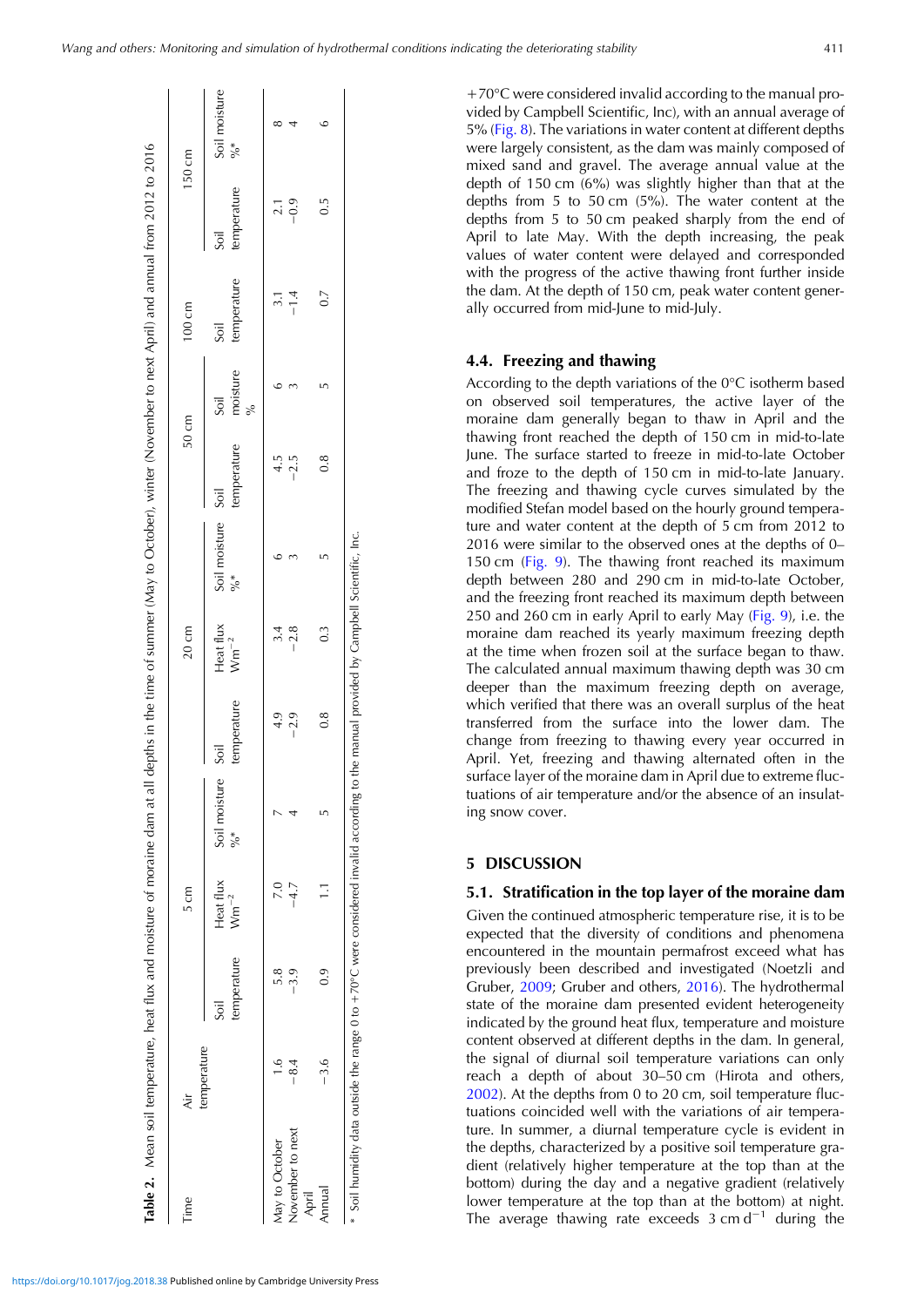<span id="page-5-0"></span>

Fig. 5. Diurnal variations of soil temperature in the Longbasaba Lake moraine dam from 2012 to 2016 (the dashed line is 0°C isotherm of soil temperature).



Fig. 6. Monthly mean soil temperature at different depths in the moraine dam of Longbasaba Lake from 2012 to 2016.



Fig. 7. Profiles of measured mean ground temperature and ground heat flux against different depths in the moraine dam of Longbasaba Lake from 2012 to 2016 (SMGT, summer (May to October) mean ground temperature; WMGT, winter (November to next April) mean ground temperature; AMGT, annual mean ground temperature; SMGH, summer mean ground heat flux; WMGH, winter mean ground heat flux; AMGH, annual mean ground heat flux).



Fig. 8. Daily mean soil moisture variations at different depths in the moraine dam from 2012 to 2016 (soil humidity data outside the range 0 to  $+70^{\circ}$ C were considered invalid according to the manual provided by Campbell Scientific, Inc).



Fig. 9. Comparison of observed (interpolated from soil temperature profiles) and simulated freeze and thaw depths for the Longbasaba Lake moraine dam, from 2012 to 2016.

thawing period. The amplitude of diurnal ground temperature variation was less than that of the air temperature in winter, and vice versa in summer. The energy entering the dam is larger than the amount of energy escaping inferred from an annual average surplus of  $1.1 W m^{-2}$  in the ground heat flux. At the depths from 20 to 100 cm, the diurnal ground temperature cycle gradually disappeared. The amplitude of ground temperature diurnal fluctuations is <1/5 to 1/10 that of air temperature. The thawing rate was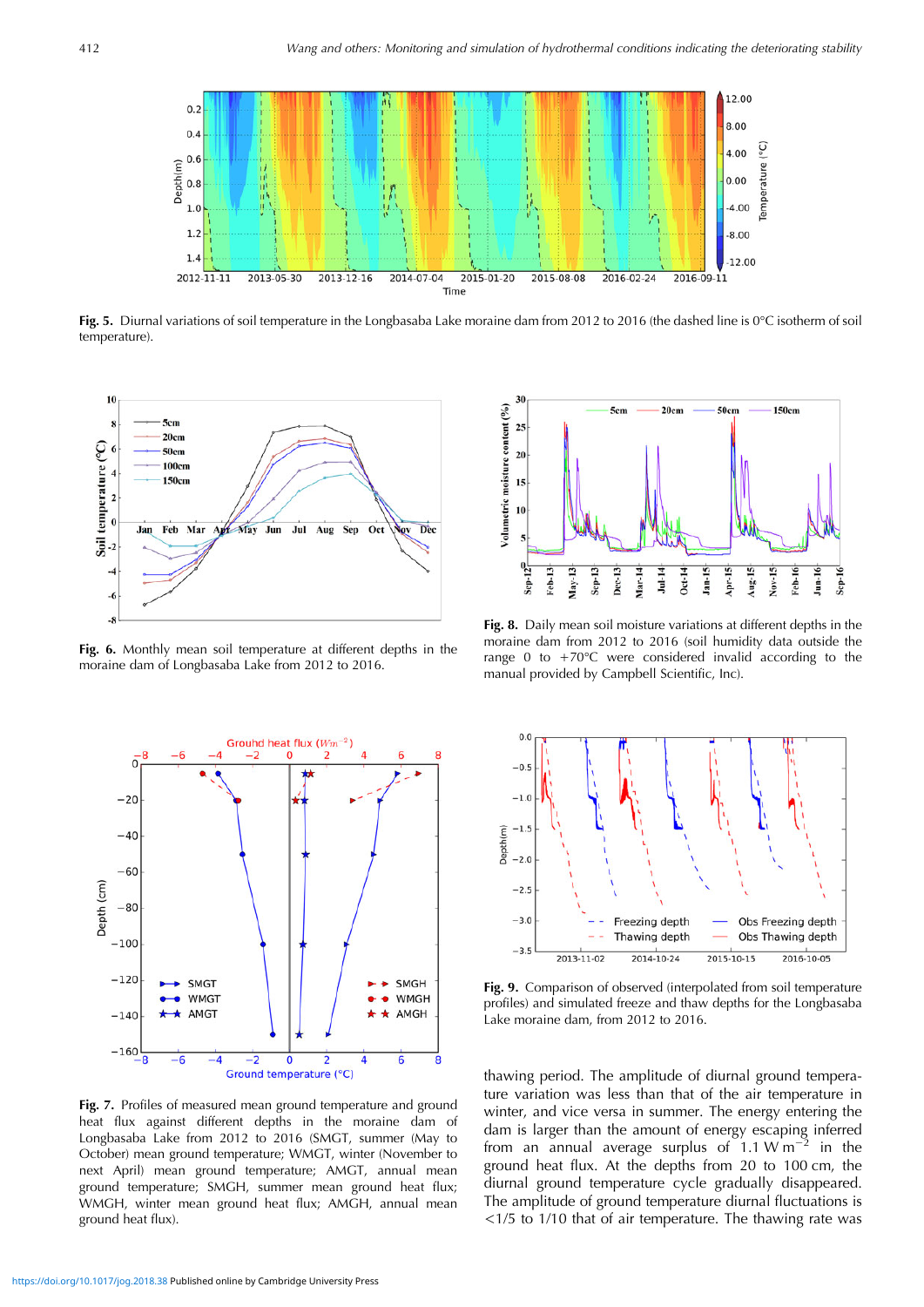about 2–3 cm  $d^{-1}$  between these depths. At the depths from 100 to 150 cm, the ground temperature was higher than the air temperature and that at other depths in winter, and diurnal variations of ground temperature were almost unobservable. The thawing rate was the smallest  $(1-2 \text{ cm d}^{-1})$  because the ground heat flux attenuated with increasing depth. Peak moisture content occurs 1–2 months later than at other observed depths as the thawing front moves down over time. Thus, the observed depths of the moraine dam from 0 to 150 cm can be roughly divided into three layers according to the changes in hydrothermal indicators: a surface layer (0– 20 cm), a middle layer  $(20-100 \text{ cm})$  and a deep layer  $(>100 \text{ cm})$ cm). Relatively small differences were observed in both moisture content and soil temperature within the middle layer, and this could be regarded as a transitional layer between the surface layer and the deep layer of the moraine dam.

The Longbasaba Lake moraine dam is mainly composed of sandy soils and gravels with little difference in terms of material composition at the depths from 0 to 150 cm, indicated by a manually excavated profile. The freezing or thawing, changes of moisture content and layered phenomena of the observed depth in the moraine dam result from differences in hydrothermal exchanges in the processes of water and heat transfer from the dam surface to the interior. The external energy input is a key factor in determining the thermal and hydrological dynamics in the active layer of the dam. Furthermore, the observed stratification is generally dynamic and the depths of surface, middle and deep layers would vary with the changes of water and heat transfer from the dam surface. Additionally, the insulating effect of snow cover reaching to a certain thickness in winter would dampen the ground temperature variations in permafrost (Zhang, [2005;](#page-9-0) Zhang and others, [2013](#page-9-0); Magnin and others, [2017\)](#page-8-0). Similarly, the thick snow cover on the moraine dam would result in a decrease or even disappearance of diurnal soil temperature variations and in the stratification of the moraine dam in winter. For example, an obviously less drastic variation of temperature was recorded in the winter of 2014–2015 possibly indicating a more significant snow cover insulating effect than the other year during 2012–2016 ([Fig. 5](#page-5-0)); the depth of the freezing isotherm remained nearly horizontal but increased gradually from the top to the bottom, suggesting that the stratification of the moraine dam from 0 to 150 cm depth disappeared during this period.

The observed stratification in the Longbasaba Lake moraine dam may affect hydrological processes of the dam. Field investigations showed that overtopping flow occurred in the Longbasaba Lake, which was continually eroding the surface of the moraine dam, and that there was an obvious seepage flow near the outlet (Wang and others, [2008\)](#page-9-0) ([Fig. 1c](#page-1-0)). In the moraine dam, the surface and middle layers (from 0 to 100 cm) are greatly affected by daily air temperature variation and are characterized by a higher thawing rate (>2 cm d−<sup>1</sup> ) in summer. The loose sandy soil and gravels of these two layers are easily eroded by overtopping waves, which will lower or partly lower the freeboard of the lake in summer. For example, an overtopping flood lowered the middle part of the dam near the outlet by 20–30 cm in June and July 2011. From 100 cm to the yearly maximum thawing depth (∼290 cm), the dam is in a thawing state from the end of summer to autumn. Piping or seepage flow will likely occur in the deep layer due to the thawed loose sandy soil and gravels overlain by a relatively greater

hydrostatic pressure from the lake water at this time (seepages were often found below ∼1 m from the dam surface from August to October in the investigation period of 2011–2015).

# 5.2. Changes and implications of freezing/thawing depths

In the coming decades, the main forms of permafrost degradation will be underground ice melting and conversion of low temperature, stable permafrost to warmer permafrost. This process will lead to freezing–thawing disasters related to permafrost changes, such as thaw slumping, frost heaving, thaw subsidence, landslides, destabilization of rock glaciers and frost boils (Lin and others, [2010](#page-8-0); Yao and others, [2013;](#page-9-0) Haeberli and others, [2016](#page-8-0); Scotti and others, [2017](#page-9-0)). Changes in shallow soil temperatures can reflect variations in the thickness of the active layer. It was reported that the annual cumulative temperature at the depth of 50 cm has been rising and the permafrost table has been lowering in the TP over the last decades, leading to more unstable permafrost (Zhao and others, [2011](#page-9-0); Li and others, [2012;](#page-8-0) Wu and others, [2013\)](#page-9-0). Our study site is located in a permafrost area (Cheng and Wang, [1982;](#page-8-0) Zou and others, [2017\)](#page-9-0) with an elevation of 5520 m a.s.l. The mean annual air temperature increased at a rate of more than  $0.03^{\circ}$ C a<sup>-1</sup> over the period from 1970 to 2010 in this region (Zhang and others, [2012](#page-9-0)), whereas the nearest meteorological station to the Longbasaba Lake, Dingri station, has recorded a mean annual air temperature increase of 0.062°C a<sup>-1</sup> ( $\alpha$  < 0.001) in the past decades. Under the evidently warming climatic scenario, the Longbasaba Lake area was continuously expanding with an average rate of 0.028 km<sup>2</sup> a<sup>-1</sup> since the 1970s (Yao and others, [2012\)](#page-9-0). Furthermore, air temperature rising in the coming decades will be likely to accelerate the degradation of permafrost (Noetzli and Gruber, [2009\)](#page-8-0) in the dam, which in turn will increase the instability of the dam slope and the possibility of a GLOF (Haeberli and others, [2016](#page-8-0)).

The ground freezing and thawing processes simulated by the modified Stefan model at the Longbasaba Lake moraine dam indicate that the yearly maximum freezing depth decreased, while the yearly maximum thawing depth increased during 1960–2016 ([Fig. 10\)](#page-7-0). Three stages can be identified. (1) From 1960 to 1970, the yearly maximum freezing depth is 0.5 m greater than the yearly maximum thawing depth on average. (2) From 1971 to 1997, there is little difference between the yearly maximum freezing and thawing depths. (3) From 1998 to 2016, the yearly maximum freezing depth is 0.4 m less than the yearly maximum thawing depth on average. Thus, it can be seen clearly that the permafrost in the Longbasaba Lake moraine dam has degenerated over the past 55 years. A layer that is thawing might have developed since the late 1990s in winter, at the depths of about 2.5–2.9 m between the frozen surface and the permafrost, indicating that the permafrost at the dam site is becoming inactive. The corresponding permafrost degradation is likely to affect the internal structure and stability of the dam.

A significant snow cover exists on the dam in winter, reducing the correlation between the ground and air temperatures due to its insulating effects (Haeberli and others, [2010;](#page-8-0) Staub and Delaloye, [2017](#page-9-0)). Therefore, the evolution of snow cover would invalidate the linear regression model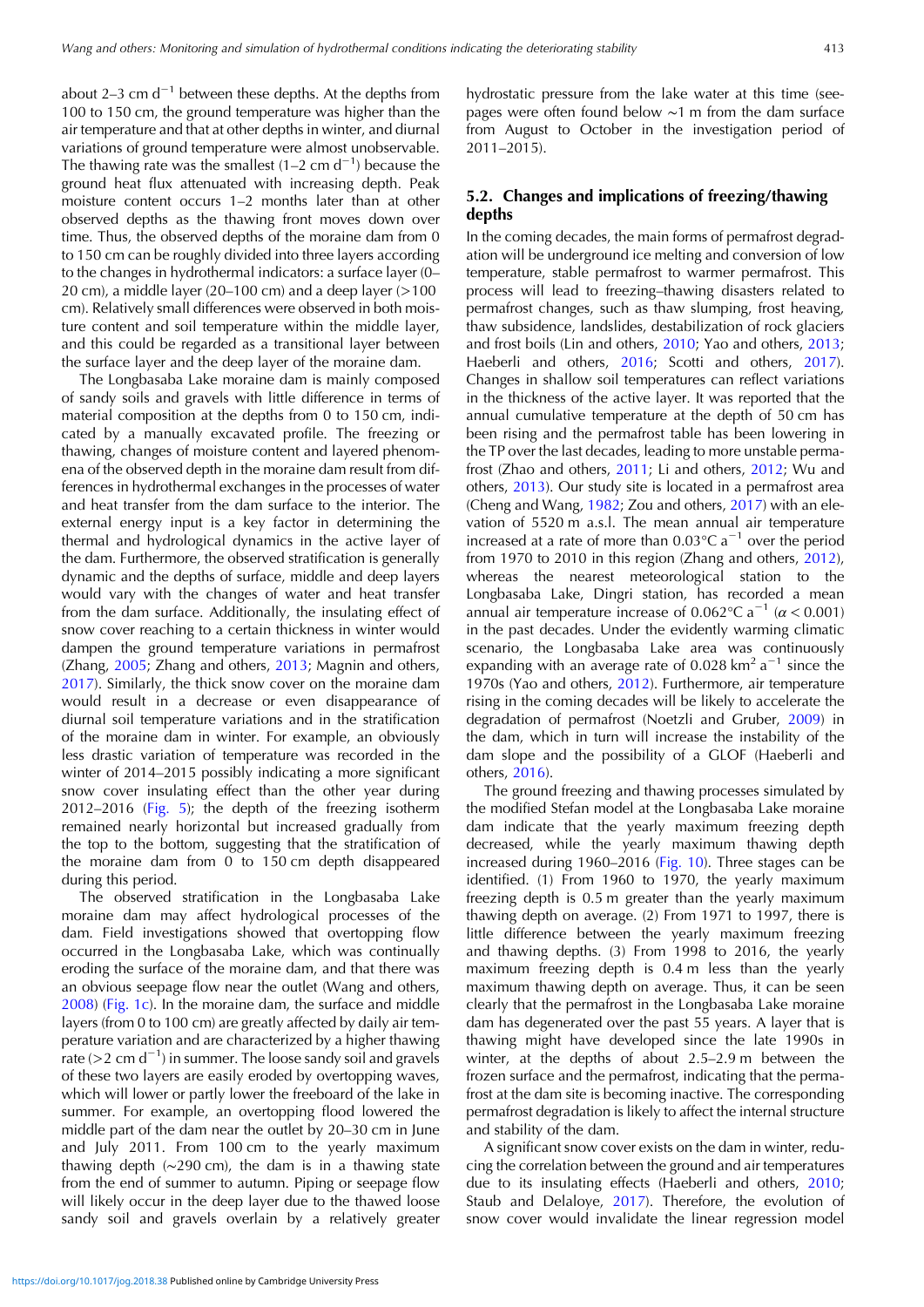<span id="page-7-0"></span>

Fig. 10. Freezing and thawing processes of the Longbasaba Lake moraine dam from 1960 to 2016 (FD, freezing depth; TD, thawing depth; YMFD, yearly maximum freezing depth; YMTD, yearly maximum thawing depth; TYMFD, trend of yearly maximum freezing depth; TYMTD, trend of yearly maximum thawing depth).

for reconstructing the surface temperature on the dam and bring errors in the simulation of ground thawing and freezing depths. To delineate the snow insulating effects, a physicalbased frozen soil model incorporating a snow cover is necessary. In this study, due to the lack of sufficient data such as precipitation and snow depth on the dam, the relative simple Stefan model was adopted. In addition, the dam site and Dingri station are located in the rain shadow of Mount Everest with low annual and winter precipitation, e.g. about 280 and 5 mm, respectively, at Dingri station. Observations from 1959 to 2016 indicate that there is no significant trend in annual precipitation and winter snow at Dingri. That is, although the snow cover has implications for the ground freezing and thawing depths, it would not significantly change their simulated trends. However, more data will be collected and a physically based model will be used to assess the permafrost evolution of the moraine dam with consideration for factors including snow cover and solar radiation.

The moraine dam failure usually involves the aspects of material strength and permeability, slope stability, piping and/or retrogressive erosion, morphological features and geometric parameters of the dam. The degradation of frozen soil and increased thawing depth are important factors related to decreased moraine dam stability (McKillop and Clague, [2007;](#page-8-0) Wang and others, [2012](#page-9-0)), and to slope or dam failure during earthquakes (Kargel and others, [2015](#page-8-0)). An in situ survey indicated that the dam is composed of unconsolidated and mixed grain-size moraine with high permeability and low shearing resistance. On average, the distal dam flank is steeper than 20°and there is no freeboard (Wang and others, [2008](#page-9-0)). The outside flank of the moraine dams is being eroded due to more frequent overtopping events [\(Fig. 1c](#page-1-0)). The ratio of dam width to height is about 1.6. The dam crest was characterized by striking structures indicating cohesive deformation of ice-rich subsurface material with small lakes indicating thermokarst well developed inside the dam ([Fig. 1b\)](#page-1-0). Buried ice covered by debris about 1–3 m thick is exposed in the central part of the inside flank of the moraine. The visible seepages and viscous flow in ice-rich sediments likely enhance the probability of the dam's failure. In conclusion, with the increase of maximum thawing depth in summer and the emergence of a thawed layer in winter in the interior of the Longbasaba Lake moraine dam, the capacity for water blocking, anti-piping and erosion prevention of the moraine dam would decrease. Meanwhile, melting of buried ice in the dam would be accelerated, which is caused by the annual surplus of heat reaching the inner layers. Such ice melting and thawing of permafrost is likely to produce considerable thaw settlement and surface subsidence at sites with icesupersaturated materials (excess ice) at depth. Such surface subsidence in the perennially frozen lake dam may affect lake levels, consequently resulting in a further decrease in the stability of the dam body. So far, the hydrothermal state of the frozen moraine dam could only be documented within a shallow surface layer. Important parameters such as the depth of the active layer or the amount and location of buried ice, etc., remain to be investigated and further continuous precision surveying (for instance by drones) would be an important option for continued monitoring at the site.

#### 6 CONCLUSIONS

The annual mean soil temperature was above 0°C at different depths from 0 to 150 cm, although the annual mean air temperature was as low as −3.6°C over the Longbasaba Lake moraine dam from 2012 to 2016. Observed soil moisture content at the dam is relatively lower than that of other investigated sites in TP (Yang and others, [2013](#page-9-0)) and usually peaked during snowmelt from the end of April to late May. At the depth of 5 cm in the moraine dam, there is an annual surplus of heat transported from the surface to the depths, which may result in permafrost degradation. The seasonal snow cover at the dam surface affects the ground heat flux in winter to some degree due to its insulating effects and further investigations of snow depth and its implication on the dam are needed in future work.

As a result of attenuation of water and heat transfer from the dam surface to the interior, the hydrothermal conditions appear layered at observed depth in the moraine dam. Erosion frequently occurs in the surface and middle layers because they thaw rapidly and suffer from overtopping flow during the entire summer season. Seepage flows most likely occur in the deep layer to the maximum thawing depth (100–290 cm) as the structure is that of a loose,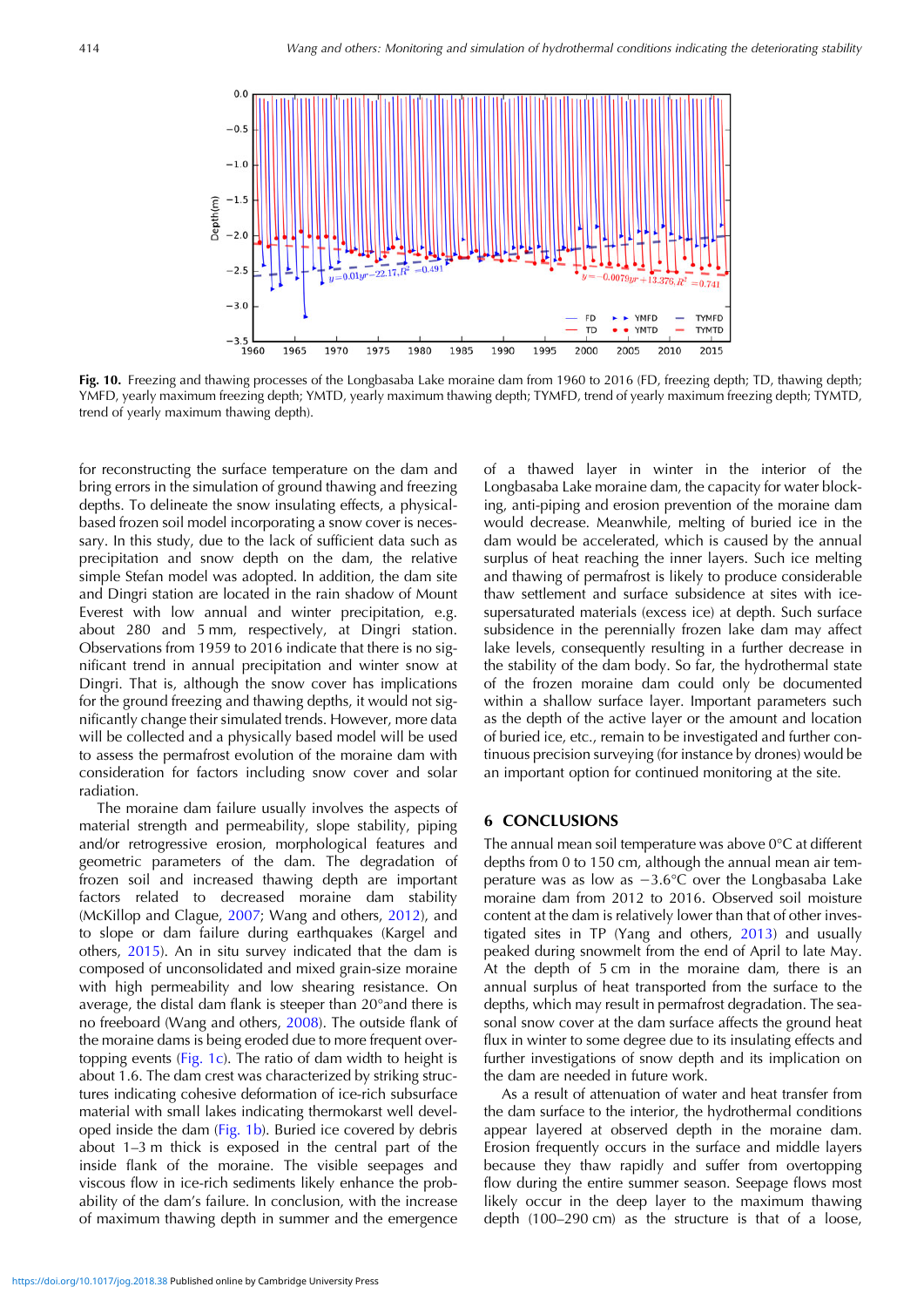<span id="page-8-0"></span>thawing moraine integrated by a relatively large hydrostatic pressure from lake water at these depths.

The yearly maximum thawing depth (280–290 cm) of the dam occurs from mid-to-late October. The yearly maximum freezing depth (250–260 cm) occurs from the beginning of April to the beginning of May. Over the past 55 years, the yearly maximum thawing depth has been increasing, while the yearly maximum freezing depth has been decreasing, indicating a permafrost degradation in the Longbasaba Lake moraine dam. However, the moraine dam failure usually involves the aspects of material strength and permeability, morphological features and geometric parameters of the dam, and further investigation and more comprehensive analysis are strongly proposed to investigate the deteriorating stability of the moraine dam.

## ACKNOWLEDGEMENTS

The authors would like to thank Kunpeng Wu (Northwest Institute of Eco-Environment and Resources, Chinese Academy of Sciences), MSc students Meihai Shu (Hunan University of Science and Technology) and Xiaofeng Li (Northwest Normal University, Lanzhou, China) for their support in fieldwork, and the daily air temperature data (Dingri meteorological station) were obtained freely from the China Meteorological Administration ([http://data.cma.cn/site/](http://data.cma.cn/site/index.html) [index.html](http://data.cma.cn/site/index.html)). We thank W. Haeberli and two other anonymous reviewers for insightful comments that improved the manuscript greatly. This study was supported financially by the National Natural Science Foundation of China (grant Nos. 41771075, 41271091 and 41261016) and Fund of Sate Key Laboratory of Cryosphere Science (SKLCS-OP-2017-05).

## **REFERENCES**

- Balmforth NJ, Hardenberg JV, Provenzale A and Zammett R (2008) Dam breaking by wave-induced erosional incision. J. Geophys. Res., 113(F1), F01020 (doi: 10.1029/2007JF000756)
- Bolch T and 5 others (2011) Identification of potentially dangerous glacial lakes in the northern Tien Shan. Nat. Hazards, 59(3), 1691–1714 (doi: 10.1007/s11069-011-9860-2)
- Cheng G and Wu T (2007) Responses of permafrost to climate change and their environmental significance, Qinghai-Tibet Plateau. J. Geophys. Res., 112(F2), F02S03 (doi: 10.1029/ 2006jf000631)
- Cheng GD and Wang SL (1982) On the zonation of high-altitude permafrost in China. J. Glaciol. Geocryol., 4(2), 1–17 (in Chinese)
- Clague J and Evans SG (2000) A review of catastrophic drainage of moraine-dammed lakes in British Columbia. Quat. Sci. Rev., 19(17), 1763–1783 (doi: 10.1016/s0277-3791(00)00090-1)
- Emmer A and Cochachin A (2013) The causes and mechanisms of moraine-dammed lake failures in the Cordillera Blanca, North American Cordillera, and Himalayas. Acta. Univ. Carol. Geogr., 48(2), 5–15 (doi: 10.14712/23361980.2014.23)
- Fujita K and 6 others (2013) Potential flood volume of Himalayan glacial lakes. Nat. Hazard Earth Syst., 13(7), 1827–1839 (doi: 10.5194/nhess-13-1827-2013)
- Gruber S (2012) Derivation and analysis of a high-resolution estimate of global permafrost zonation. Cryosphere, 6(1), 221–233 (doi: 10.5194/tc-6-221-2012)
- Gruber S and Haeberli W (2007) Permafrost in steep bedrock slopes and its temperature-related destabilization following climate change. J. Geophys. Res., 112(F2), F02S18 (doi: 10.1029/2006JF000547)
- Gruber S and 8 others (2016) Review article: inferring permafrost and permafrost thaw in the mountains of the Hindu Kush Himalaya region. The Cryosphere, 11(1), 81–99 (doi: 10.5194/ tc-11-81-2017)
- Haeberli W, Kääb A, Vonder Mühll D and Teysseire P (2001) Prevention of outburst floods from periglacial lakes at Grubengletscher, Valais, Swiss Alps. J. Glaciol., 47(156), 111– 122 (doi: 10.3189/172756501781832575)
- Haeberli W and 9 others (2010) Mountain permafrost: development and challenges of a young research field. J. Glaciol., 56 (200), 1043–1058 (doi: 10.3189/002214311796406121)
- Haeberli W, Schaub Y and Huggel C (2016) Increasing risks related to landslides from degrading permafrost into new lakes in de-glaciating mountain ranges. Geomorphology 293, 405–417 (doi: 10.1016/j.geomorph.2016.02.009)
- Hirota T, Pomeroy J W, Granger R J and Maule C P (2002) An extension of the force-restore method to estimating soil temperature at depth and evaluation for frozen soils under snow. J. Geophys. Res. Atmos., 107(D24), 4767 (doi: 10.1029/2001JD001280)
- Huggel C, Haeberli W, Kääb A, Bieri D and Richardson S (2004) An assessment procedure for glacial hazards in the Swiss Alps. Can. Geotech. J., 41(6), 1068–1083 (doi: 10.1007/s11069-008- 9321-8)
- Janský B and 5 others (2009) The evolution of Petrov lake and moraine dam rupture risk (Tien-Shan, Kyrgyzstan). Nat. Hazards, 50(1), 83–96 (doi: 10.1007/s11069-008-9321-8)
- Jumikis AR (1977) Thermal geotechnics. Soil Sci., 125(6), 393 (doi: 10.1097/00010694-197806000-00010)
- Kargel JS and 63 others (2015) Geomorphic and geologic controls of geohazards induced by Nepals 2015 Gorkha earthquake. Science, 351(6269), 140 (doi: 10.1126/science.aac8353)
- Li R and 7 others (2012) Temporal and spatial variations of the active layer along the Qinghai-Tibet highway in a permafrost region. Chin. Sci. Bull., 57(35), 9–4616 (doi: 10.1007/s11434-012- 5323-8)
- Li X and Koike T (2003) Frozen soil parameterization in SiB2 and its validation with GAME-Tibet observations. Cold Reg. Sci. Technol., 36(1–3), 165–182 (doi: 10.1016/S0165-232X(03) 00009-0)
- Li Y, Liao J, Guo H, Liu Z and Shen G (2014) Patterns and potential drivers of dramatic changes in Tibetan lakes, 1972−2010. PLoS ONE, 9(11), e111890 (doi: 10.1371/journal.pone.0111890)
- Lin Z, Niu F, Ge J, Wang P and Dong Y (2010) Variation characteristics of the thawing lake in permafrost regions of the Tibetan Plateau and their influence on the thermal state of permafrost. J. Glaciol. Geocryol., 32(2), 341–350 (in Chinese) (doi: 1000- 0240(2010)02-0341-10)
- Magnin F and 5 others (2017) Snow control on active layer thickness in steep alpine rock walls (Aiguilledu Midi, 3842 m a.s.l., Mont Blanc massif). Catena, 149, 648–662 (doi: 10.1016/j. catena.2016.06.006)
- McKillop RJ and Clague JJ (2007) Statistical, remote sensing-based approach for estimating the probability of catastrophic drainage from moraine-dammed lakes in southwestern British Columbia. Glob. Planet. Change, 56(1), 153–171 (doi: 10.1016/j. gloplacha.2006.07.004)
- Moore JR, Boleve A, Sanders JW and Glaser SD (2011) Self-potential investigation of moraine dam seepage. J. Appl. Geophys., 74(4), 277–286 (doi: 10.1016/j.jappgeo.2011.06.014)
- Nelson F and 5 others (1997) Estimating active-layer thickness over a large region: Kuparuk River basin, Alaska, USA. Arctic Antarct. Alp. Res., 29(4), 367–378 (doi: 10.2307/1551985)
- Nie Y, Liu Q and Liu S (2013) Glacial lake expansion in the Central Himalayas by Landsat images, 1990–2010. PLoS ONE, 8(12), e83973 (doi: 10.1371/journal.pone.0083973)
- Niu L, Ye BS, Li J and Sheng Y (2010) Effect of permafrost degradation on hydrological processes in typical basins with various permafrost coverage in Western China. Sci. China Earth Sci., 54(4), 615–624 (doi: 10.1007/s11430-010-4073-1)
- Noetzli J and Gruber S (2009) Transient thermal effects in Alpine permafrost. Cryosphere, 3(1), 85–99 (doi: 10.5194/tc-3-85-2009)
- Richardson SD and Reynolds JM (2000a) Degradation of ice-cored moraine dams: implications for hazard development. In Nakawo M, Raymond CF, Fountain A (Eds), Debris-covered